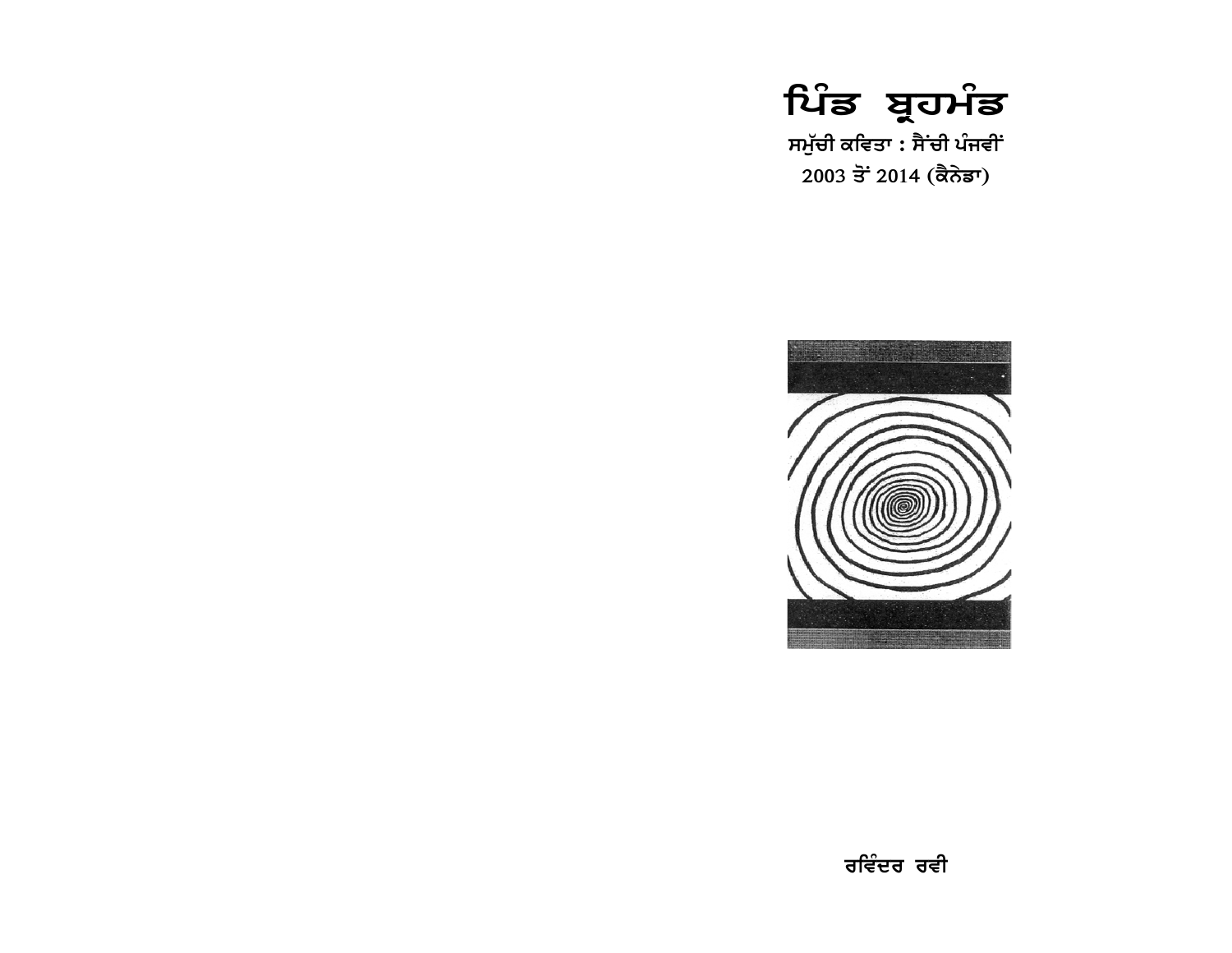#### ਰਵਿੰਦਰ ਰਵੀ ਰਚਿਤ ਪਸਤਕਾਂ

- : ਦਿਲ ਦਰਿਆ ਸਮੰਦਰੋਂ ਡੰਘੇ, ਬੱਕਲ ਦੇ ਵਿਚ ਚੋਰ, ਬਿੰਦ, ਮੌਨ ਹਾਦਸੇ, ਦਿਲ– ਕਵਿਤਾ ਟਾਂਸਪਲਾਟ ਤੋਂ ਬਾਅਦ, ਸ਼ਹਿਰ ਜੰਗਲੀ ਹੈ, ਮੇਰੇ ਮੌਸਮ ਦੀ ਵਾਰੀ, ਜਲ ਭਰਮ-ਜਲ, ਚਿੱਟੇ ਕਾਲੇ ਧੱਬੇ, ਸੀਮਾਂ ਆਕਾਸ਼, ਸ਼ੀਸ਼ੇ 'ਤੇ ਦਸਤਕ, ਆਪਣੇ ਖ਼ਿਲਾਫ਼, ਸਰਜ ਤੇਰਾ ਮੇਰਾ, ਗੰਢਾਂ, ਸ਼ਬਦੋਂ ਪਾਰ, ਪੱਤਰ ਤੇ ਦਰਿਆ, ਛਾਵਾਂ ਤੇ ਪਰਛਾਵੇਂ, ਬਾਜ਼ ਦੀ ਨਜ਼ਰ, ਨਵੀਂ ਸਦੀ ਦੀ ਨਵੀਂ ਨਸਲ, ਸ਼ਬਦਾਂ ਦੇ ਚਿਹਰੇ, ਨਿਹੋਂਦ ਦਾ ਗੀਤ
- ਸਮੱਚੀ ਕਵਿਤਾ : ਅਕੱਥ-ਕਥਾ, ਸੈਂਚੀ ਪਹਿਲੀ, 1955-66 (ਭਾਰਤ), ਵਣ-ਵਾਣੀ, ਸੈਂਚੀ ਦਜੀ, 1967-74 (ਕੀਨੀਆ), ਪਿਆਸਾ ਬੱਦਲ, ਸੈਂਚੀ ਤੀਜੀ 1975-86 (ਕੈਨੇਡਾ), ਸ਼ਬਦ ਸਾਗਰ, ਸੈਂਚੀ ਚੌਥੀ, 1986-2003 (ਕੈਨੇਡਾ), ਪਿੰਡ ਬਹਮੰਡ, ਸੈਂਚੀ ਪੰਜਵੀਂ, 2003-2014 (ਕੈਨੇਡਾ)
- ਕਾਵਿ-ਨਾਟਕ :ਬੀਮਾਰ ਸਦੀ, ਦਰ ਦੀਵਾਰਾਂ, ਅੱਧੀ ਰਾਤ ਦੁਪਹਿਰ, ਚੌਕ ਨਾਟਕ, ਰੂਹ ਪੰਜਾਬ ਦੀ, ਸਿਫ਼ਰ ਨਾਟਕ, ਤਿੰਨ ਨਾਟਕ : ('ਮੱਕੜੀ ਨਾਟਕ', 'ਰਕੇ ਹੋਏ ਯਥਾਰਥ' ਤੇ 'ਪਛਾਣ ਨਾਟਕ'), ਮਨ ਦੇ ਹਾਣੀ, ਮਖੌਟੇ ਤੇ ਹਾਦਸੇ, ਚੱਕਵਯਹ ਤੇ ਪਿਰਾਮਿਡ
- **ਸਮੱਚਾ ਨਾਟਕ** : ਮੰਚ ਨਾਟਕ (1974-1990), ਮੇਰੇ ਕਾਵਿ–ਨਾਟਕ–1 (1974-1983) ਮੇਰੇ ਕਾਵਿ–ਨਾਟਕ–2 (1984-1987), ਮੇਰੇ ਕਾਵਿ–ਨਾਟਕ–3 (1990-2005), ਮੇਰੇ ਕਾਵਿ-ਨਾਟਕ-4 (2008-2010)
- **ਤੈਲੜੀ ਨਾਟਕ** : ਸਰਜ ਨਾਟਕ (1974-1983),
- ਨਾਟਕ ਤੇ ਰੰਗਮੰਚ : ਦੋ ਨਾਟਕ ਤੇ ਰੰਗਮੰਚ
- : ਚਰਾਵੀ, ਜਰਮ ਦੇ ਪਾਤਰ, ਸ਼ਹਿਰ ਵਿਚ ਜੰਗਲ, ਕੋਨ ਪਤੀਕੋਨ, ਮੈਲੀ ਕਹਾਣੀ ਪਸਤਕ, ਜਿੱਥੇ ਦੀਵਾਰਾਂ ਨਹੀਂ, ਕੰਪਿੳਟਰ ਕਲਚਰ, ਆਪਣੇ ਆਪਣੇ ਟਾਪ, ਗ਼ੌਰੀਆਂ ਸ਼ਹੀਦੀਆਂ
- **ਸਮੱਚੀ ਕਹਾਣੀ**: ਅਘਰਵਾਸੀ (1955-1984), ਮੇਰੀ ਕਹਾਣੀ (1955-2005)
- ਚਰਚਤ ਕਹਾਣੀ: ਸਮੇਂ ਦੇ ਨਾਲ ਨਾਲ (1955-1989)
- ਪਤਿਨਿਧ ਕਹਾਣੀ : ਖੰਭਾਂ ਵਾਲੇ ਪਿੰਜਰੇ (1955-2000), ਚੋਣਵੀਆਂ ਕਹਾਣੀਆਂ (ਇਸਤਰੀ ਮਰਦ ਪਸੰਗ), ਚੋਣਵੀਆਂ ਕਹਾਣੀਆਂ-2 (ਬਹਮੰਡਕ ਸਰੋਕਾਰ)
- : ਸਿਮਰਤੀਆਂ ਦੇ ਦੇਸ਼ ਸਫ਼ਰਨਾਮਾ
- : ਮੇਰੀ ਸਾਹਿਤਕ ਸਵੈ-ਜੀਵਨੀ, ਐਟਸੈਟਰਾ-2, ਐਟਸੈਟਰਾ-3, ਮੇਰਾ ਜੀਵਨ, ਵਾਰਤਕ ਮੇਰਾ ਸਾਹਿਤ (ਸਾਹਿਤਿਕ ਸੈ ਜੀਵਨੀ), ਐਂਟਸੈਟਰਾ-4
- ∶ ਪਯੋਗਸ਼ੀਲ ਕਾਵਿ−ਦਰਪਨ. ਮੇਰਾ ਕਾਵਿ−ਨਾਟ−ਲੋਕ. ਐਟਸੈਟਰਾ−1. ਮੇਰਾ ਸਮੀਖਿਆ ਥੀਏਟਰ ਤੇ ਇੱਕੀਵੀਂ ਸਦੀ
- : ਵਿਸ਼ਵ ਪੰਜਾਬੀ ਸਾਹਿਤ, ਕਵਿਤਾ ਸਨਮਖ, ਕਥਾ ਸਨਮਖ, ਪਰਵਾਸੀ ਸੰਪਾਦਨ ਪੱਤਰਕਾਰ ਤਾਰਾ ਸਿੰਘ ਹੇਅਰ (ਅਭਿਨੰਦਨ ਗ੍ਰੰਥ), ਕਥਾ ਸਨਮੁਖ-2
- Wind Song (Poetry), Wind Song-2 (Poetry)<br>: Restless Soul (Poetry) ਅੰਗਰੇਜ਼ੀ  $\vec{v}$  Cosmic Symphony (Short Stories)<br>  $\vec{v}$   $\vec{\sigma}$   $\vec{\sigma}$   $\vec{\sigma}$  : The Rebel Sound (Poetry)
- ਸਾਂਝੀਆਂ
- The Voices of Dissent (Poetry), Green Snow (Poetry) : ਅੰਧੇਰਾ ਯੁਕਲਿਪਟਸ ਔਰ ਆਗ (ਕਹਾਣੀਆਂ), ਸੂਰਜ ਕਾ ਤਕੀਆ (ਕਵਿਤਾ)। ਹਿੰਦੀ
- ਪਾਕਿਸਤਾਨ ਵਿਚ (ਸ਼ਾਹਮੁਖੀ ਲਿੱਪੀ ਵਿਚ)
- ਕਾਵਿ-ਸੰਗ੍ਰਹਿ : ਗੰਢਾਂ, ਸ਼ਬਦੋਂ ਪਾਰ, ਪੱਤਰ ਤੇ ਦਰਿਆ
- **ਚੋਣਵੀਂ ਕਵਿਤਾ** : ਹੀਰਿਆਂ ਦਾ ਚੋਗ (1974-89)
- **ਚੋਣਵੀਂ ਕਹਾਣੀ** : ਖੰਭਾਂ ਵਾਲੇ ਪਿੰਜਰੇ (1955-2000)
- ਸਮੱਚਾ ਨਾਟਕ : ਮੰਚ ਨਾਟਕ (1974-1990), **ਕਾਵਿ-ਨਾਟਕ** : ਮਨ ਦੇ ਹਾਣੀ



ਸਮੱਚੀ ਕਵਿਤਾ : ਸੈਂਚੀ ਪੰਜਵੀਂ  $2003 \frac{1}{3} 2014$  (ਕੈਨੇਡਾ)

ਜਵਿੰਦਰ ਰਵ<u>ੀ</u>

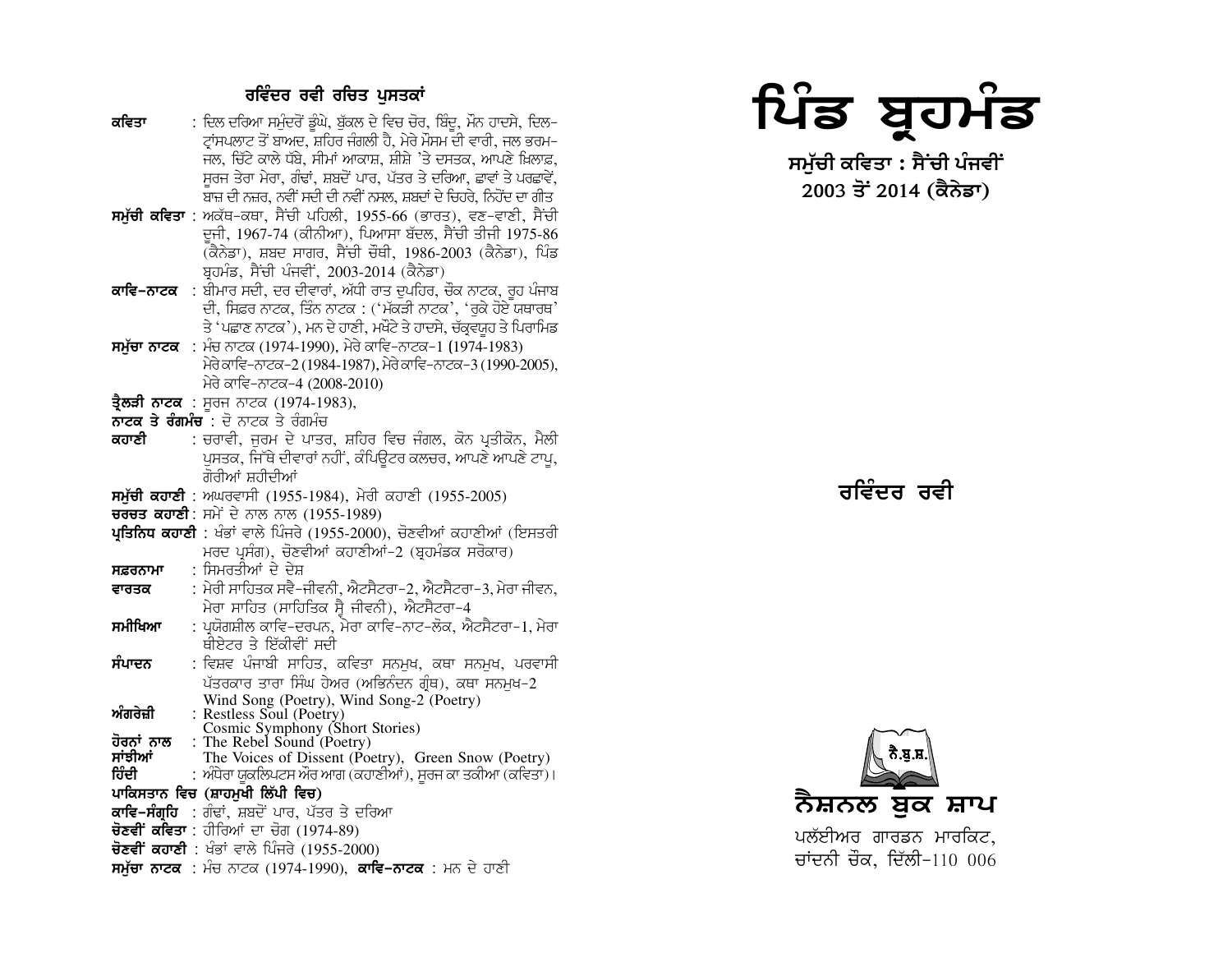#### **PIND BRAHMAND**

Collected Poetry : Volume 5 (2003 to 2014)- Canada A collection of Poetry Written by : **Ravinder Ravi (R. S. Gill)**

© Ravinder Ravi 116 - 3530 Kalum Street Terrace, B.C., Canada V8G 2P2 Telephone : (250) 635 4455 E-mail: **ravi37@telus.net** and **r.ravi@live.ca** My Personal Bolg/Website : **www.ravinder-ravi.com**

| Art                        | : K.S. Manupuria, (India) and Donna Caplette (Canada)                                 |
|----------------------------|---------------------------------------------------------------------------------------|
| Photographs<br>Typesetting | : Raj Shergill (Detroit, Michigan, U.S.A.)<br>: Kuldeep Singh (India) (M. 9811544085) |
| ਰੁਪਕਾਰ                     | : ਕੇ. ਐੱਸ. ਮਾਨੂੰਪੂਰੀਆ                                                                 |
| ਫ਼ੋਟੋ                      | : ਰਾਜ ਸ਼ੇਰਗਿੱਲ (ਡੈਟਰੌਇਟ, ਮਿਸ਼ੀਗਨ, ਅਮਰੀਕਾ)                                             |
| ਟਾਈਪਸੈਟਿੰਗ                 | : ਕੁਲਦੀਪ ਸਿੰਘ (ਭਾਰਤ) (ਮੋ. 9811544085)                                                 |

#### **Dedicated to**

My student **Santokh (Sam) Singh Kodial**

who completed the Project of My Blog/Website : **www.ravinder-ravi.com**

ਆਪਣੇ ਵਿਦਿਆਰਥੀ ਸੰਤੋਖ ਸਿੰਘ ਕੁਢੈਲ ਦੇ ਨਾਂ ਜਿਸ ਨੇ ਮੇਰੇ ਬਲਾਗ/ਵੈਬਸਾਈਟ ਦਾ ਪ੍ਰਾਜੈਕਟ ਸੰਪੂਰਨ ਕੀਤਾ **www.ravinder-ravi.com**

First Edition : 2015

ISBN 978-81-7116-000-0

**PRICE : Rs. 000.00**

Published by : **NATIONAL BOOK SHOP** Pleasure Garden Market, Chandni Chowk, Delhi-110006 Ph. : 011-23264342, 64529291 Email:nbs.bookstore@gmail.com

ਪਿੰਟਰ ਬੀ. ਕੇ. ਆਫਸੈੱਟ ਦਿੱਲੀ-110032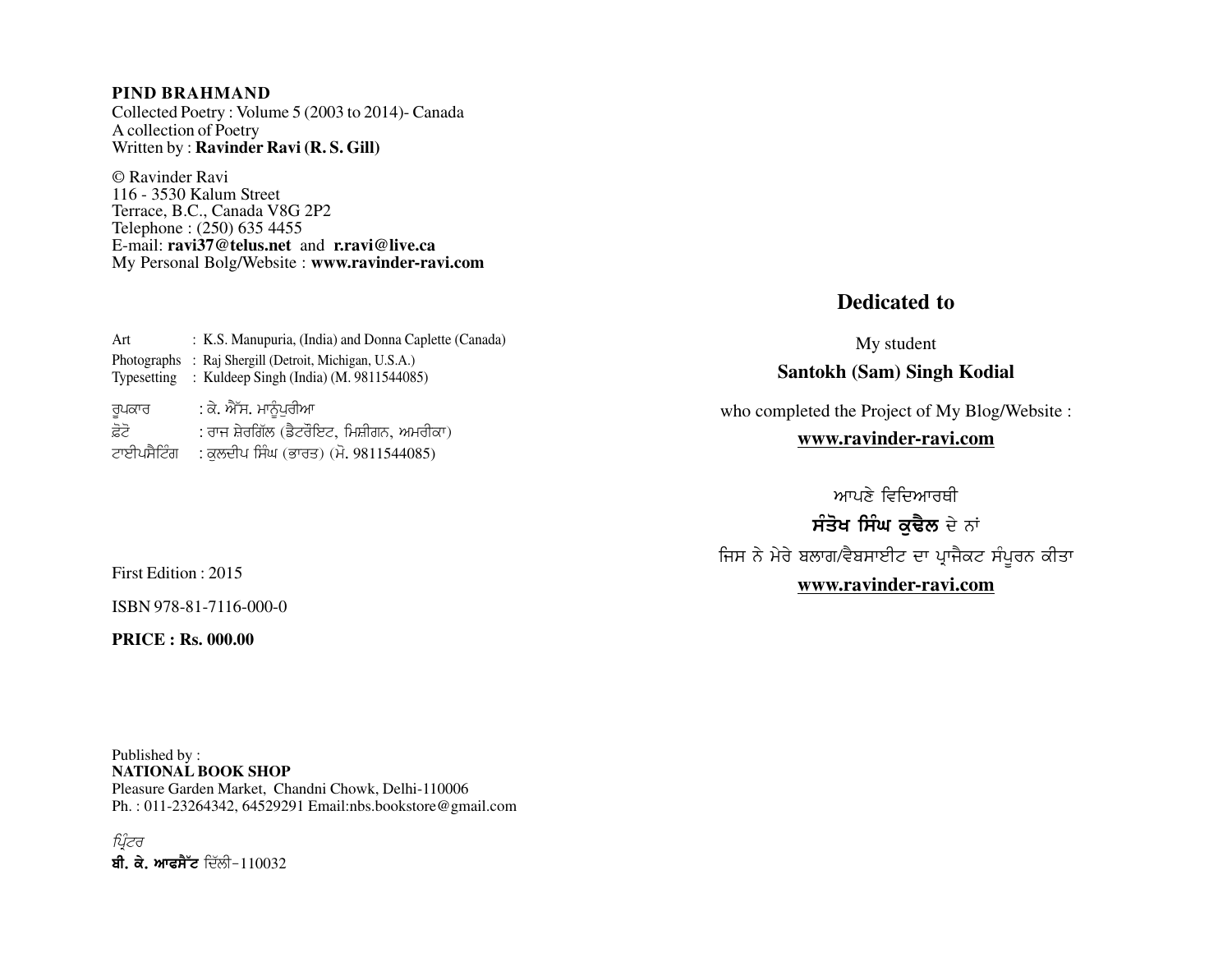# ਤਰਤੀਬ

| ਰਵਿੰਦਰ ਰਵੀ ਦਾ ਜੀਵਨ-ਬਿਓਰਾ  |  |
|---------------------------|--|
| ਪਿੰਡ ਬ੍ਰਹਮੰਡ : ਆਰੰਭਕ–ਸ਼ਬਦ |  |

ਸ਼ਬਦਾਂ ਦੇ ਚਿਹਰੇ : (2013-14 ਅਤੇ 1969-1978)

ਸ਼ਬਦਾਂ ਦੇ ਚਿਹਰੇ : ਆਰੰਭਕ ਸ਼ਬਦ – ਰਵਿੰਦਰ ਰਵੀ

### ਸ਼ਬਦਾਂ ਦੇ ਚਿਹਰੇ (ਕਲਮੀਂ ਚਿਤਰ) : 2013

| ਮੋਹਨ ਸਿੰਘ                  | 0 ਡਾ. ਰਘਬੀਰ ਸਿੰਘ 'ਸਿਰਜਣਾ'    | $\Omega$ |
|----------------------------|------------------------------|----------|
| ਕਰਤਾਰ ਸਿੰਘ ਦੁੱਗਲ           | 0 ਡਾ. ਸੁਤਿੰਦਰ ਸਿੰਘ ਨੂਰ       | 0        |
| ਬਲਵੰਤ ਗਾਰਗੀ                | 0 ਅਮਰਜੀਤ ਸਿੰਘ 'ਅਕਸ'          | $\Omega$ |
| ਡਾ. ਐੱਮ. ਐੱਸ. ਰੰਧਾਵਾ       | 0 ਤਾਰਾ ਸਿੰਘ ਹੇਅਰ             | $\Omega$ |
| ਡਾ. ਪ੍ਰੇਮ ਪ੍ਰਕਾਸ਼ ਸਿੰਘ     | 0 ਮਨਜੀਤ ਟਿਵਾਣਾ               | $\Omega$ |
| ਅਜੀਤ ਕੌਰ                   | 0 ਡਾ. ਦੇਵਿੰਦਰ ਕੌਰ            | $\Omega$ |
| ਪਿਆਰਾ ਸਿੰਘ ਭੋਗਲ            | 0 ਚਰਨ ਸਿੰਘ                   | $\Omega$ |
| ਗੁਰਚਰਨ ਰਾਮਪੁਰੀ             | 0 ਮਨਜੀਤ ਮੀਤ                  | $\Omega$ |
| ਗੁਰੁਮੇਲ (ਡਾ. ਗੁਰਮੇਲ ਸਿੱਧੁ) | $0 \overline{}$ ਰਵਿੰਦਰ ਰਵੀ : |          |
|                            | ਆਪਣੀ ਬੱਕਲ (ਸਵੈ-ਚਿਤਰ)         |          |

### ਸ਼ਬਦਾਂ ਦੇ ਚਿਹਰੇ (ਕਲਮੀਂ ਚਿਤਰ) : 1969-1978

| ਅੰਮ੍ਰਿਤਾ ਪ੍ਰੀਤਮ      | 0 ਤਾਰਾ ਸਿੰਘ         | 0        |
|----------------------|---------------------|----------|
| ਹਰਿਭਜਨ ਸਿੰਘ          | 0 ਗੁਲਜ਼ਾਰ ਸਿੰਘ ਸੰਧੁ | $\Omega$ |
| ਜਸਬੀਰ ਸਿੰਘ ਆਹਲੂਵਾਲੀਆ | 0 ਸਰਬੰਸ             | $\Omega$ |
| ਅਜਾਇਬ ਕਮਲ            | 0 ਸੋਹਨ ਕਾਦਰੀ        | $\theta$ |
| ਜਗਤਾਰ                | 0 ਅਵਤਾਰਜੀਤ          | 0        |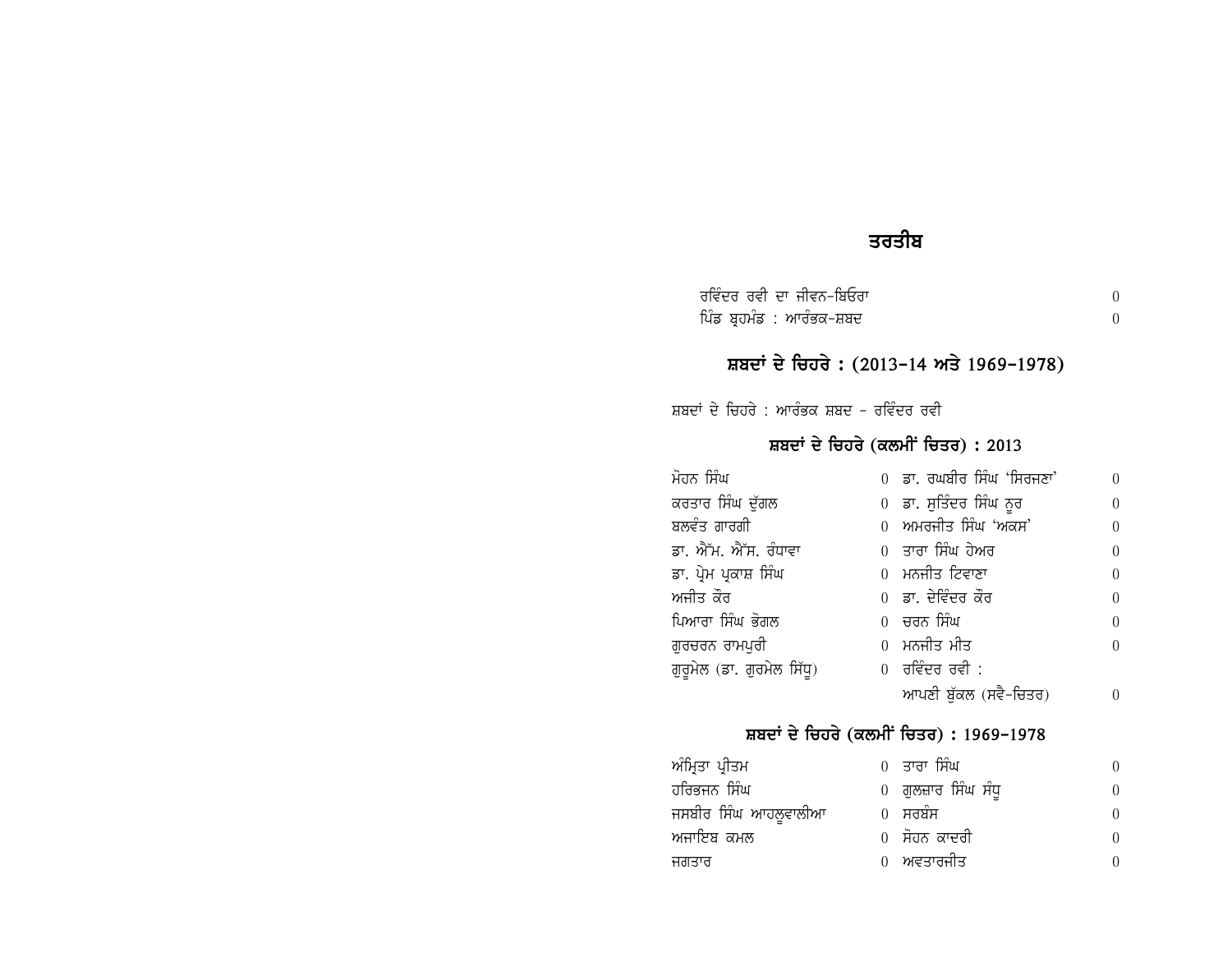| ਪ੍ਰੀਤਮ ਸਿੰਘ            | 0 ਕੁਲਵੰਤ ਸਿੰਘ ਵਿਰਕ           |  |
|------------------------|------------------------------|--|
| ਰਵਿੰਦਰ  ਰਵੀ (ਸਵੈ ਚਿਤਰ) | 0 ਗੁਲਜ਼ਾਰ ਸਿੰਘ ਸੰਧੁ          |  |
| ਸਰਜੀਤ ਸਿੰਘ ਸੇਠੀ        | 0 ਸ. ਸ. ਮੀਸ਼ਾ                |  |
| ਮਹਿਰਮ ਯਾਰ              | 0 ਕਲਬੀਰ ਸਿੰਘ ਕਾਂਗ            |  |
| ਸੁਖਪਾਲਵੀਰ ਸਿੰਘ ਹਸਰਤ    | 0 ਬਰਿੱਜ ਕੌਸ਼ਕ                |  |
| ਅਤਰ ਸਿੰਘ               | 0 ਤਰਸੇਮ ਪਰੇਵਾਲ               |  |
| ਸੰਤ ਸਿੰਘ ਸੇਖੋਂ         | $0 \overline{}$ ਰਵਿੰਦਰ ਰਵੀ : |  |
| ਦੇਵਿੰਦਰ ਸਤਿਆਰਥੀ        | 0 ਖਾਲੀ ਪਿਆਲਾ (ਸਵੈ ਚਿਤਰ)      |  |

## ਨਵੀਂ ਸਦੀ ਦੀ ਨਵੀਂ ਨਸਲ (2010-20130

ਨਵੀਂ ਸਦੀ ਦੀ ਨਵੀਂ ਨਸਲ : ਆਰੰਭਕ ਸ਼ਬਦ –ਰਵਿੰਦਰ ਰਵੀ

| ਪਿੰਡ ਬ੍ਰਹਮੰਡ               | $\overline{0}$   | ਭਾਰਤ :ਭ੍ਰਿਸ਼ਟਾਚਾਰ ਦਾ ਸੱਭਿਆਚਾਰ | $\boldsymbol{0}$ |
|----------------------------|------------------|-------------------------------|------------------|
| ਰੁੱਤਾਂ ਦੀ ਸਾਜ਼ਸ਼           | $\overline{0}$   | ਬਾਲੀਵੁੱਡ : ਨਾਇਕ ਤੇ ਖਲਨਾਇਕ     | $\theta$         |
| ਸੁੱਕੀ ਨਦੀ ਦਾ ਗੀਤ           | $\Omega$         | ਖਪਤ-ਸੱਭਿਆਚਾਰ :                |                  |
| ਇਕ ਸੂਰਜ ਹੋਰ                |                  | 0 ਬਦਲਦੇ ਸੰਦਰਭ                 | $\theta$         |
| ਨਵੀਂ ਸਦੀ ਦੀ ਨਵੀਂ ਨਸਲ       | $\overline{0}$   | ਯੁੱਧ ਦੀ ਸ਼ਤਰੰਜ                | $\overline{0}$   |
| ਨਵੀਂ ਸਦੀ ਦੀ ਨਵੀਂ ਤਾਸ਼      | $\boldsymbol{0}$ | ਕੁਕਨੂਸ : ਤ੍ਰੈਕਾਲੀ ਚਿਤਰਪਟ      | 0                |
| ਨਵੀਂ ਸਦੀ ਦਾ ਨਵਾਂ ਘਰ        | $\theta$         | ਆਤਮ-ਘਾਤੀ ਬੰਬ                  | 0                |
| ਉਮਰ ਦਾ ਅੰਤਿਮ ਪੜਾਅ          | $\overline{0}$   | ਚਿੜੀ ਵਰਗੀ ਕੁੜੀ                | $\theta$         |
| ਵਿਆਹ                       | $\Omega$         | ਬੀਜ ਦੇ ਮੌਸਮ                   | $\theta$         |
| ਮੰਮੇਂ                      | 0                | ਵਿਸ਼ਵੀਕਰਨ : ਅਧੂਰੀ ਵਿਥਿਆ       | $\overline{0}$   |
| ਇਹ ਦੀਵਾ ਤੇਰੇ ਨਾਂ           | 0                | ਮੋਬਾਇਲ ਟਾਪੂ                   | $\overline{0}$   |
| ਸੱਸੀ, ਸਾਹਿਬਾਂ ਤੇ ਹੀਰ ਦੀ    |                  | ਸੱਸੀ, ਸੁਰਜ, ਥਲ                | 0                |
| ਊਲ ਜਲੂਲ ਤਸਵੀਰ              | $\overline{0}$   | ਰਿਸ਼ਤਿਆਂ ਦੀ ਸ਼ੁਨਯਤਾ           | $\theta$         |
| ਉੱਤਰ ਮਾਰਕਸਵਾਦ              | 0                | ਨੰਗੇਜੀ ਸਿਖਰ-ਸੰਤੋਖ             | $\theta$         |
| ਤਾਨਾਸ਼ਾਹੀ ਤੇ ਵਿਸ਼ਵੀਕਰਨ     | 0                | ਇਕ ਬੇਨਾਮ ਇਸ਼ਕ                 | $\theta$         |
| ਵਣ ਨੂੰ ਬਚਾਓ                | 0                | ਮਾਨਸਕ ਗੁੰਝਲਾਂ ਦਾ ਚੱਕ੍ਰਵਯੂਹ    |                  |
| ਸਦੀਆਂ ਦੀ ਪਿਆਸ              | $\overline{0}$   | ਤੇ ਨਵੀਂ ਨਸਲ                   | $\overline{0}$   |
| 'ਮੈਂ−ਕੁ−ਭਰ' ਅਸਮਾਨ          | 0                | ਨਵਾਂ ਵਰ੍ਹਾ : ਲਾ-ਪਤਾ           | $\theta$         |
| ਸ਼ੀਸ਼ਾ ਤੇ ਪ੍ਰਸ਼ਨਾਂ ਦੀ ਪਿਆਸ | $\Omega$         | ਬਿਨ ਦਰੋਂ ਦੀਵਾਰ                | $\theta$         |
| ਅਮਰੀਕਾ : ਹਿੰਸਾ ਦਾ ਸੱਭਿਆਚਾਰ |                  | 0 ਬਾਜ਼ਾਂ ਦੀਆਂ ਛਾਵਾਂ :         |                  |
| ਗੈਂਗ ਰੇਪ                   | $\overline{0}$   | ਤਿੰਨ ਪ੍ਰਭਾਵ–ਸਕੇਪ              | $\overline{0}$   |

## ਬਾਜ਼ ਦੀ ਨਜ਼ਰ : ਕਵਿਤਾਵਾਂ (2007-2010)

ਬਾਜ਼ ਦੀ ਨਜ਼ਰ : ਆਰੰਭਕ ਸ਼ਬਦ –ਰਵਿੰਦਰ ਰਵੀ

| ਬਾਜ਼ ਦੀ ਨਜ਼ਰ             | $\theta$         | ਨਜ਼ਰ ਦੇ ਬਦਲਦੇ ਮੌਸਮ :                 |                  |
|--------------------------|------------------|--------------------------------------|------------------|
| ਮੇਰਾ ਸੂਰਜ                | $\boldsymbol{0}$ | ਤਿੰਨ ਪ੍ਰਭਾਵ–ਸਕੇਪ                     | $\boldsymbol{0}$ |
| ਚੱਕ੍ਰਵਯੁਹ ਵਿਚ ਰਿਸ਼ਤੇ     | $\boldsymbol{0}$ | ਸੀਤ ਯੁੱਗ                             | $\boldsymbol{0}$ |
| ਕੰਧਾਂ, ਦਰਵਾਜ਼ੇ ਤੇ ਪਿੰਜਰੇ | $\theta$         | ਰੀਮੋਟ ਕੰਟਰੋਲ                         | $\theta$         |
| ਵਿਸ਼ਵ-ਚੇਤਨਾ ਦਾ ਮੌਸਮ :    |                  | ਕਲਾਕਾਰ : ਇਕ ਵਿਅਕਤੀ ਚਿਤਰ              | $\boldsymbol{0}$ |
| ਤਿੰਨ ਪ੍ਰਭਾਵ-ਸਕੇਪ         | $\theta$         | ਬੇਕਾਰੀ : ਹਵਾ, ਫੁਲ ਤੇ ਪਾਣੀ            | $\boldsymbol{0}$ |
| ਦਰਜ਼ੀ                    | $\theta$         | ਸੜਕ ਦੇ ਕੰਢੇ                          | $\overline{0}$   |
| ਕੈਨਵਸ ਤੇ ਬਿੰਦੁ           | $\theta$         | ਆਰਥਕ ਮੰਦਵਾੜਾ :                       |                  |
| ਸ਼ੀਸ਼ੇ ਦੀ ਭਾਸ਼ਾ          | $\theta$         | ਇਕ ਪ੍ਰਭਾਵ-ਸਕੇਪ                       | $\theta$         |
| ਪਾਰ–ਗਾਥਾ                 | $\boldsymbol{0}$ | ਸੁਰਜਾਂ ਦੇ ਜਨਮ ਦੀ ਰੁੱਤ                | $\boldsymbol{0}$ |
| ਨਾਇਕ ਤੇ ਖਲਨਾਇਕ           | $\boldsymbol{0}$ | ਆਬਸ਼ਾਰ : ਇਕ ਦੁਖਾਂਤ                   | $\boldsymbol{0}$ |
| ਗੁਮਸ਼ੁਦਾ ਰਸਤੇ            | $\boldsymbol{0}$ | ਬੁਢਾਪਾ : ਇਕ ਬਿੰਬ-ਸਕੇਪ                | $\overline{0}$   |
| ਚੈੱਕ-ਮੇਟ                 | $\boldsymbol{0}$ | ਖੜੋਤ : ਇਕ ਪ੍ਰਭਾਵ-ਸਕੇਪ                | $\boldsymbol{0}$ |
| ਇਕ ਸ੍ਵੈ-ਚਿਤਰ             | $\overline{0}$   | ਰਾਵਣਾਂ ਦਾ ਚੱਕ੍ਰਵਯੁਹ                  | $\overline{0}$   |
| ਚਾਹ ਦਾ ਪਿਆਲਾ :           |                  | ਮਸ਼ੀਨ ਕਲਚਰ                           | $\boldsymbol{0}$ |
| ਤਿੰਨ ਪ੍ਰਭਾਵ-ਸਕੇਪ         | $\overline{0}$   | ਦਾਵਾਨਲ ਦਾ ਮੌਸਮ                       | $\overline{0}$   |
| ਵਿਮਾਨ ਦੀ ਦੁਨੀਆ           | $\overline{0}$   | ਭੂਤ ਨਗਰ                              | $\boldsymbol{0}$ |
| ਮੈਟਰੋ ਦਾ ਸਫ਼ਰ            | $\theta$         | ਤਕਨੀਕੀ ਬਸਤੀਆਂ                        | $\boldsymbol{0}$ |
| ਸ਼ੀਸ਼ੇ ਵਿਚ ਦਰਾੜਾਂ        | $\overline{0}$   | ਚੁੱਪ ਦਾ ਸ਼ੋਰ                         | $\boldsymbol{0}$ |
| ਬੀਤਣ ਤੇ ਰੁਕਣ ਦੇ ਨਾਲ ਨਾਲ  | $\theta$         | ਸੌ ਸਾਲ ਬਾਅਦ                          | $\overline{0}$   |
| ਰੁੱਤਾਂ ਦਾ ਸੰਗਮ           | $\theta$         | ਕਾਵਿ-ਨਾਟਕ : "ਮਖੌਟੇ ਤੇ ਹਾਦਸੇ"         |                  |
| ਦਿਲ ਦਾ ਕਿੱਸਾ             | $\boldsymbol{0}$ | ਦਾ ਥੀਮ ਗੀਤ                           | 0                |
| ਦਿਲ : ਬਿਜਲੀ ਝਟਕੇ         | $\overline{0}$   | ਕਾਵਿ-ਨਾਟਕ : ''ਚੱਕ੍ਵਯੂਹ ਤੇ ਪਿਰਾਮਿਡ''  |                  |
| ਮਾਨਸਕ ਦਬਾਅ               | $\theta$         | ਦਾ ਥੀਮ ਗੀਤ                           | $\left( \right)$ |
| ਅਵਿਸ਼ਵੀਕਰਨ :             |                  | ਕਾਵਿ-ਨਾਟਕ : ''ਚੱਕ੍ਰਵਯੂਹ ਤੇ ਪਿਰਾਮਿਡ'' |                  |
| ਇਕ ਪ੍ਰਭਾਵ-ਸਕੇਪ           | $\theta$         | ਦੀ ਇਕ ਬੋਲੀ                           | $\theta$         |
| ਗਲੋਬਲ ਵਾਰਮਿੰਗ :          |                  | ਕਾਵਿ-ਨਾਟਕ : ''ਚੱਕ੍ਰਵਯੂਹ ਤੇ ਪਿਰਾਮਿਡ'' |                  |
| ਇਕ ਚਿਤਾਵਨੀ               | 0                | ਦੀ ਕਵਾਲੀ                             | $\theta$         |

Ist on 25.3.2015 D:/National/Ravi-15/Pind Brahmand/1-Proof/Pind Brahmand-A1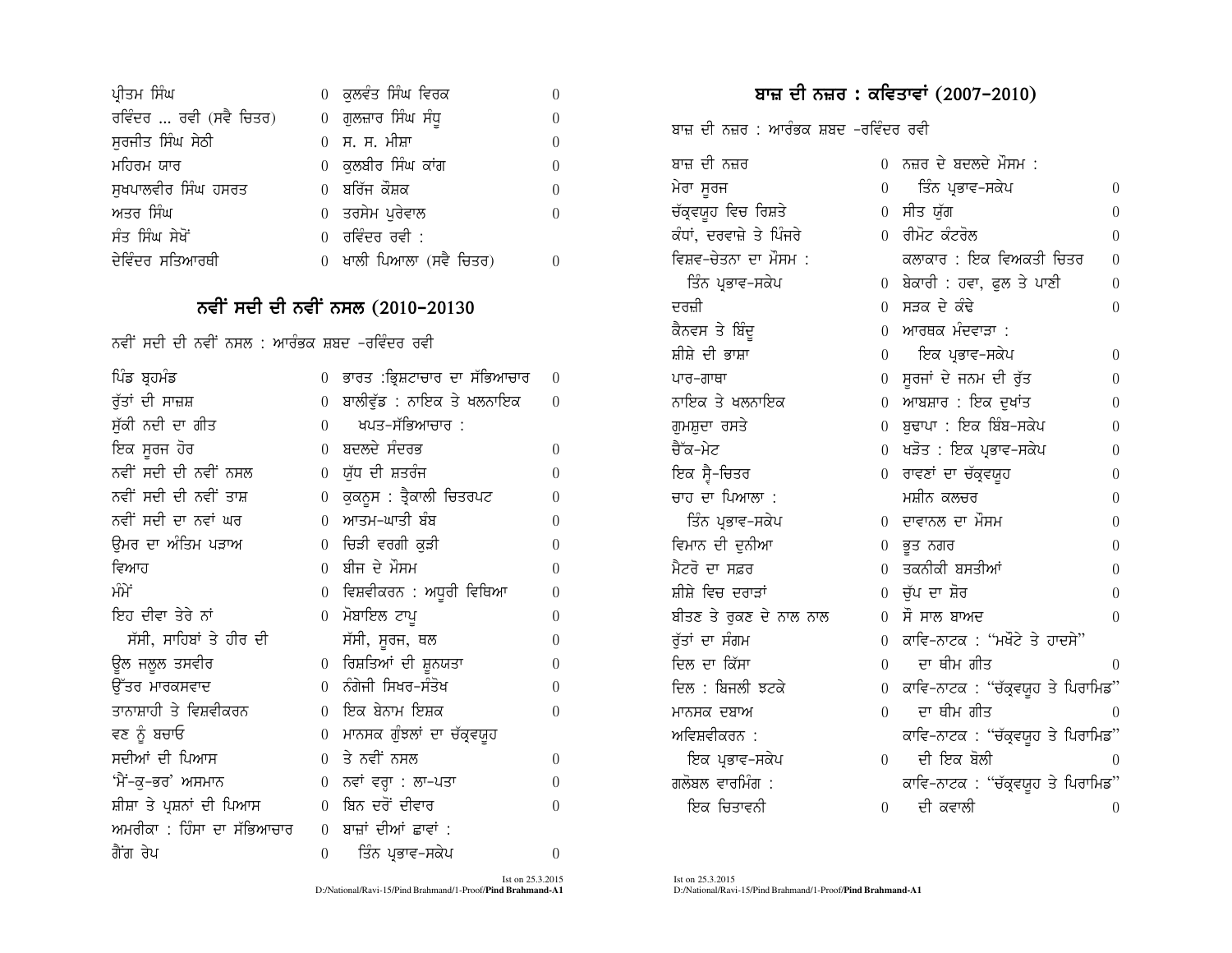# ਛਾਵਾਂ ਤੇ ਪਰਛਾਵੇਂ (2003-2007)

| ਛਾਵਾਂ ਤੇ ਪਰਛਾਵੇਂ : ਆਰੰਭਕ ਬੋਲ —ਰਵਿੰਦਰ ਰਵੀ |                |                                                            | 0                |
|------------------------------------------|----------------|------------------------------------------------------------|------------------|
| ਸਰਹੱਦਾਂ ਤੋਂ ਪਾਰ                          | $\overline{0}$ | ਪਿੰਡ ਤੇ ਬ੍ਰਹਮੰਡ ਵਿਚਕਾਰ                                     |                  |
| ਸਮੇਂ ਦੀ ਤ੍ਰਿਵੈਣੀ                         | 0              | ਲਟਕਦੇ ਪਰਵਾਸੀ                                               | 0                |
| ਕਾਵਿਕਤਾ                                  | $\theta$       | ਉਮਰ ਦੀ ਢਲਾਣ ਤੇ ਮੁਹੱਬਤ                                      | 0                |
| ਬੇ-ਬੀਜ ਰੇਤਾ                              | $\overline{0}$ | ਭੁਗੋਲੇ ਵਿਚ ਘਿਰੇ ਲੋਕ                                        | 0                |
| ਛਾਵਾਂ ਤੇ ਪਰਛਾਵੇਂ-1                       | 0              | ਸਮਾਨ-ਅੰਤਰ ਰਿਸ਼ਤੇ                                           | 0                |
| ਛਾਵਾਂ ਤੇ ਪਰਛਾਵੇਂ-2                       | 0              | ਖਤਰੇ ਦੀ ਘੰਟੀ                                               | 0                |
| ਸ਼ਬਦਾਂ ਦੀ ਛਾਵੇਂ                          | 0              | ਮਨ ਦੇ ਹਾਣੀ                                                 | 0                |
| ਯੁੱਧ                                     | $\overline{0}$ | ਰੁੱਤ ਜਸ਼ਨਾਂ ਦੀ                                             | 0                |
| ਕੱਚ ਸੱਚ                                  | $\overline{0}$ | ਸਾਧਾਰਨ ਆਦਮੀ                                                | 0                |
| ਖਿਡੌਣੇ ਬਿਖਰ ਗਏ                           | 0              | ਕਿੱਤਾਕਾਰੀ ਮੁਸਕਾਨ                                           | $\theta$         |
| ਇਕ ਬਿਰਧ ਪਾਤਰ ਦੀ ਫੈਂਟਸੀ                   | 0              | ਰੌਸ਼ਨੀ                                                     | 0                |
| ਤ੍ਰੈਕਾਲੀ ਯੁੱਧ                            | $\theta$       | ਰੇਤ                                                        | 0                |
| ਅੱਠ ਪ੍ਰਭਾਵ–ਸਕੇਪ                          | 0              | ਰੱਦੀ                                                       | 0                |
| ਕੰਧਾਂ                                    | $\overline{0}$ | ਉਦੈ, ਅਸਤ                                                   | 0                |
| ਢਲਦੀ ਉਮਰ :                               |                | ਲੋਹ–ਖੋਲ                                                    | $\theta$         |
| ਸੱਤ ਪ੍ਰਭਾਵ-ਸਕੇਪ                          | 0              | ਪਾਣੀ ਤੇ ਭਾਫ਼ ਦੇ ਵਿਚਕਾਰ                                     | 0                |
| ਉੱਤਰ–ਆਧੁਨਿਕ                              | $\Omega$       | ਬੇਕਾਰ ਆਦਮੀ                                                 | 0                |
| ਅੱਥਰੂਆਂ ਦਾ ਵਿਸ਼ਵੀਕਰਨ                     | 0              | .ਗਰਬਤ                                                      | 0                |
| ਬੋਲੀ ਦੀ ਭੀੜ ਵਿਚ ਗੁਆਚੇ ਸ਼ਬਦ               | $\overline{0}$ | ਸਭੱਯ ਵਣ                                                    | 0                |
| ਬਾਪ : ਇਕ ਆਦਿ-ਕਥਾ                         | $\overline{0}$ | ਦੂਰ ਹੋ ਰਹੇ ਲੋਕ                                             | $\theta$         |
| ਪੰਛੀ, ਮੱਛੀਆਂ ਤੇ ਮੈਂ : 2006 ਦੀ            |                | ਇਕੱਲ ਦਾ ਇਕ ਹੋਰ ਕਾਂਡ                                        | 0                |
| ਹਿੰਦ-ਪਾਕ ਫੇਰੀ ਤੋਂ ਬਾਅਦ                   | 0              | ਰਾਜੀ ਆਤੰਕਵਾਦ                                               | 0                |
| ਦਰਾਤਾਂ                                   | 0              | ਦਹਿਸ਼ਤ ਤੇ ਪ੍ਰਦੂਸ਼ਣ                                         | 0                |
| ਸੁੰਗੜਦੇ ਮੌਸਮ                             | $\theta$       | ਆਤੰਕਵਾਦ ਬਨਾਮ                                               |                  |
| ਦਾਣੇ ਦਾ ਜਨਮ                              | 0              | ਇਜ਼ਰਾਈਲ ਤੇ ਫਲਸਤੀਨ                                          | 0                |
| ਮੌਸਮਾਂ ਦੇ ਹਾਣੀ                           | 0              | ਅਮਰੀਕਾ : ਇਕ ਫੈਂਟਸੀ                                         | 0                |
| ਜੜ੍ਹ-ਹੀਣਤਾ ਵਲ ਵਧਦੇ ਕਦਮ                   | 0              | ਜ਼ਿੰਦਗੀ : ਤਿਓਹਾਰ                                           | 0                |
| ਚਿੰਤਾ ਤੇ ਚਿੰਤਨ                           | 0              | ਸੁਨਾਮੀਂ                                                    | 0                |
| ਸ਼ਬਦ–ਸਮਾਧੀ                               | $\overline{0}$ | ਆਵੋ, ਬੈਠੋ                                                  | 0                |
| ਗਲੋਬਲ ਵਾਰਮਿੰਗ                            | $\Omega$       | ਸਿਰਨਾਵੇਂ                                                   | 0                |
| ਮਹਾਂ ਪਰਲੋ ਦੇ ਆਉਣ ਤੋਂ ਪਹਿਲਾਂ              | 0              | ਮਾਡਰਨ ਕਾਫ਼ੀ                                                | 0                |
| ਦਿਲ ਦੀ ਬਾਤ ਅਲਹਿਦੀ                        | 0              | ਆਦਿ ਅੰਤ ਤੋਂ ਮੁਕਤ                                           | Ist on 25.3.2015 |
|                                          |                | D:/National/Ravi-15/Pind Brahmand/1-Proof/Pind Brahmand-A1 |                  |

# "ਪਿੰਡ ਬ੍ਰਹਮੰਡ" ਵਿਚ ਸ਼ਾਮਿਲ ਕਾਵਿ–ਸੰਗ੍ਰਹਿ ਆਲੋਚਕਾਂ ਦੀ ਨਜ਼ਰ ਵਿਚ

| ਛਾਵਾਂ ਤੇ ਪਰਛਾਵੇਂ -ਡਾ. ਸੁਖਵਿੰਦਰ ਸਿੰਘ, ਡਾ. ਸੁਰਿੰਦਰ ਗਿੱਲ, ਸੁਖਿੰਦਰ (ਕੈਨੇਡਾ) |   |
|-------------------------------------------------------------------------|---|
| ਤੇ ਆਸ਼ਕ ਰਹੀਲ (ਪਾਕਿਸਤਾਨ)                                                 |   |
| ਬਾਜ਼ ਦੀ ਨਜ਼ਰ –ਡਾ. ਚੰਦਰ ਮੋਹਨ, ਨਿਰੰਜਣ ਬੋਹਾ, ਕੇ.ਐਲ. ਗਰਗ                    |   |
| ਤੇ ਡਾ. ਦਰਸ਼ਨ ਸਿੰਘ ਆਸ਼ਟ                                                  | 0 |
| ਨਵੀਂ ਸਦੀ ਦੀ ਨਵੀਂ ਨਸਲ -ਡਾ. ਚੰਦਰ ਮੋਹਨ, ਡਾ. ਰਵਿੰਦਰ ਸਿੰਘ ਸੋਢੀ               |   |
| ਤੇ ਡਾ. ਸਤਨਾਮ ਸਿੰਘ ਜੱਸਲ                                                  |   |
| ਸ਼ਬਦਾਂ ਦੇ ਚਿਹਰੇ –ਡਾ. ਸ਼ਰਨਜੀਤ ਕੌਰ ਤੇ ਸਖਮਿੰਦਰ ਸਿੰਘ ਸੇਖੋਂ                  |   |

#### ਅੰਤਿਕਾ

| ਰਵਿੰਦਰ ਰਵੀ ਰਚਿਤ ਕਾਵਿ-ਸੰਗ੍ਰਹਿਆਂ ਦਾ ਵੇਰਵਾ              | $\theta$ |
|------------------------------------------------------|----------|
| ਰਵਿੰਦਰ ਰਵੀ ਰਚਿਤ ਕਾਵਿ-ਨਾਟਕਾਂ ਦਾ ਵੇਰਵਾ                 | $\theta$ |
| ਰਵਿੰਦਰ ਰਵੀ ਰਚਿਤ ਕਹਾਣੀ-ਸੰਗ੍ਰਹਿਆਂ ਦਾ ਵੇਰਵਾ             | 0        |
| ਰਵਿੰਦਰ ਰਵੀ ਰਚਿਤ ਫੁਟਕਲ ਪੁਸਤਕਾਂ ਦਾ ਵੇਰਵਾ               | $\Omega$ |
| ਰਵਿੰਦਰ ਰਵੀ ਦੇ ਸਾਹਿਤ ਉੱਤੇ ਪ੍ਰਾਪਤ ਆਲੋਚਨਾਤਮਕ ਪੁਸਤਕਾਂ    | 0        |
| ਰਵਿੰਦਰ ਰਵੀ ਦੇ ਸਾਹਿਤ ਉੱਤੇ ਪੀ.ਐੱਚ.ਡੀ. ਪੱਧਰ ਦਾ ਖੋਜ-ਕਾਰਜ | $\Omega$ |
| ਰਵਿੰਦਰ ਰਵੀ ਦੇ ਸਾਹਿਤ ਉੱਤੇ ਐੱਮ.ਫਿਲ. ਪੱਧਰ ਦਾ            |          |
| ਤੇ ਐੱਮ.ਏ. ਦਾ ਖੋਜ-ਕਾਰਜ                                | $\Omega$ |
| ਰਵਿੰਦਰ ਰਵੀ ਨੂੰ ਮਿਲੇ ਪੁਰਸਕਾਰਾਂ ਦਾ ਵੇਰਵਾ               | $\theta$ |
| ਰਵਿੰਦਰ ਰਵੀ ਨੂੰ ਮਿਲੇ ਸਨਮਾਨਾਂ ਦਾ ਵੇਰਵਾ                 | $\theta$ |
| ਇਆਪਾ (I.A.P.A.A.) ਵਲੋਂ ਦਿੱਤੇ ਗਏ ਪੁਰਸਕਾਰ              | $\theta$ |

#### ਪੁਸਤਕ ਦਰਸ਼ਨ

| ਸ਼ਬਦਾਂ ਦੇ ਚਿਹਰੇ -ਡਾ. ਸ਼ਰਨਜੀਤ ਕੌਰ ਤੇ ਸੁਖਮਿੰਦਰ ਸਿੰਘ ਸੇਖੋਂ |               | 0 |
|---------------------------------------------------------|---------------|---|
| ਦੋ ਨਾਟਕ ਤੇ ਰੰਗਮੰਚ -ਸੁਖਮਿੰਦਰ ਸਿੰਘ ਸੇਖੋਂ ਤੇ ਜਗੀਰ ਸਿੰਘ ਨੂਰ |               | 0 |
| ਰਵਿੰਦਰ ਰਵੀ ਦਾ ਸਾਹਿਤ-ਸੰਸਾਰ :<br>ਸੰਵੇਦਨਾ ਤੇ ਸਹਜ-ਸੰਚਾਰ     | -ਨਿਰੰਜਣ ਬੋਹਾ  | 0 |
| ਰਵਿੰਦਰ ਰਵੀ ਦੇ ਕਾਵਿ-ਨਾਟਕਾਂ ਦਾ<br>'ਥੀਮ-ਵਿਗਿਆਨਕ' ਵਿਸ਼ਲੇਸ਼ਣ | -ਸਖਮਿੰਦਰ ਸਿੰਘ |   |

Ist on 25.3.2015 D:/National/Ravi-15/Pind Brahmand/1-Proof/Pind Brahmand-A1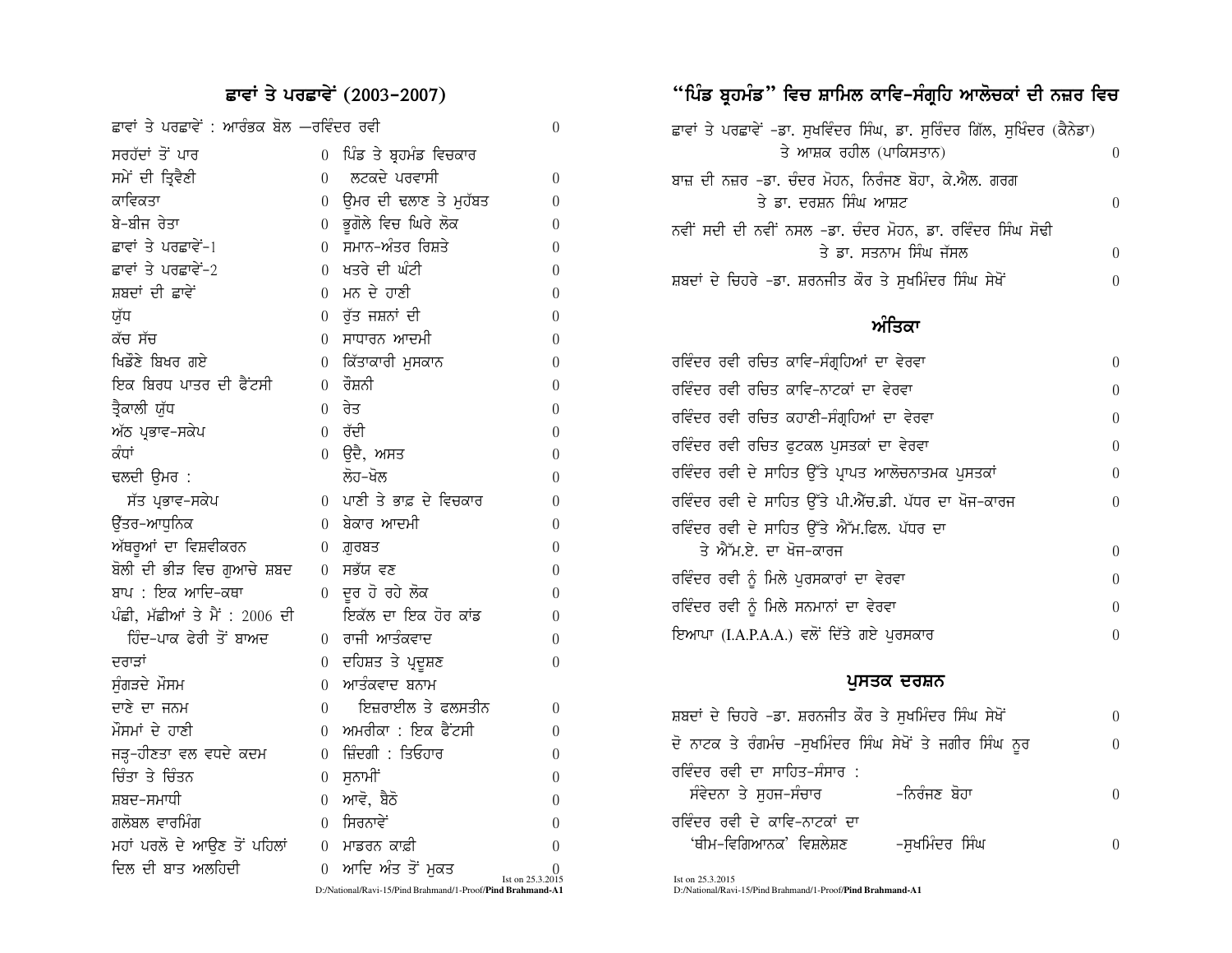## ਰਵਿੰਦਰ ਰਵੀ ਦਾ ਜੀਵਨ ਬਿਓਰਾ

| ਜਨਮ       | : ਮਾਰਚ 8, 1937, ਸਿਆਲਕੋਟ (ਪਾਕਿਸਤਾਨ)               |
|-----------|--------------------------------------------------|
|           | ਜਨਮ-ਮਿਤੀ : ਸਰਕਾਰੀ ਰੀਕਾਰਡ ਵਿਚ ਮਾਰਚ 8, 1938 ਦਰਜ ਹੈ |
| ਪਿਤਾ      | : ਪ੍ਰੋ. ਪਿਆਰਾ ਸਿੰਘ ਗਿੱਲ                          |
| ਮਾਤਾ      | : ਚਰਨਜੀਤ ਕੌਰ                                     |
| ਪਤਨੀ      | : ਕਸ਼ਮੀਰ ਕੌਰ                                     |
| ਪੱਤਰ      | :  ਅੰਮ੍ਰਿਤਪਾਲ ਅਤੇ ਸਹਿਜਪਾਲ                        |
| ਨੂੰਹਾਂ    | :   ਪਲਬਿੰਦਰ ਤੇ ਮਨਵੀਨ                             |
| ਪੋਤਰੀਆਂ   | : ਮਨਪ੍ਰੀਯਾ ਤੇ ਮੋਹਨਾਮ                             |
| ਪੋਤਰੇ     | :   ਈਮਾਨ, ਕਰਬਾਨ ਤੇ ਸਾਗਰ                          |
| ਵਿੱਦਿਆ    | : ਐਮ. ਏ., ਬੀ. ਏ. (ਆਨਰਜ਼), ਬੀ. ਟੀ.                |
| ਜੱਦੀ ਪਿੰਡ | :    ਜਗਤਪੁਰ (ਨਵਾਂ  ਸ਼ਹਿਰ)                        |

ਰਵੀ ਨੇ ਮੁੱਢਲੀ ਵਿੱਦਿਆ ਸਿਆਲਕੋਟ ਦੇ ਖਾਲਸਾ ਸਕੂਲ ਵਿਚ ਪ੍ਰਾਪਤ ਕੀਤੀ ਅਤੇ ਚੌਥੀ ਸ਼੍ਰੇਣੀ ਵਿਚ ਡਿਸਟ੍ਰਿਕਟ ਬੋਰਡ ਦਾ ਵਜ਼ੀਫ਼ਾ ਵੀ ਹਾਸਿਲ ਕੀਤਾ। ਉਸ ਦੇ ਪਿਤਾ ਉਸ ਸਮੇਂ ਮਰੇ ਕਾਲਜ ਸਿਆਲਕੋਟ ਵਿਚ ਪੰਜਾਬੀ ਦੇ ਅਧਿਆਪਕ ਸਨ। 1947 ਦੇ ਬਟਵਾਰੇ ਉਪਰੰਤ ਰਵਿੰਦਰ ਰਵੀ ਸਿਆਲਕੋਟ ਨੂੰ ਛੱਡ ਕੇ ਆਪਣੇ ਪਰਵਾਰ ਸਮੇਤ, ਆਪਣੇ ਜੱਦੀ ਪਿੰਡ ਜਗਤਪੁਰ, ਜ਼ਿਲ੍ਹਾ ਨਵਾਂ ਸ਼ਹਿਰ ਵਿਚ ਆ ਵੱਸਿਆ। ਏਥੋਂ ਡੇਢ ਕੁ ਮੀਲ 'ਤੇ ਸਥਿਤ ਸਰਹਾਲ ਕਾਜ਼ੀਆਂ ਦੇ ਖਾਲਸਾ ਹਾਈ ਸਕੂਲ ਤੋਂ ਉਸ ਨੇ, 1952 ਵਿਚ, ਮੈਟ੍ਰਿਕੁਲੇਸ਼ਨ ਦਾ ਇਮਤਿਹਾਨ ਪਾਸ ਕੀਤਾ ਅਤੇ ਲਾਇਲਪੁਰ ਖਾਲਸਾ ਕਾਲਜ, ਜਲੰਧਰ ਵਿਚ ਐਫ. ਐਸ. ਸੀ. (ਮੈਡੀਕਲ) ਵਿਚ ਦਾਖ਼ਲਾ ਲੈ ਲਿਆ। ਉਨ੍ਹਾਂ ਦਿਨਾਂ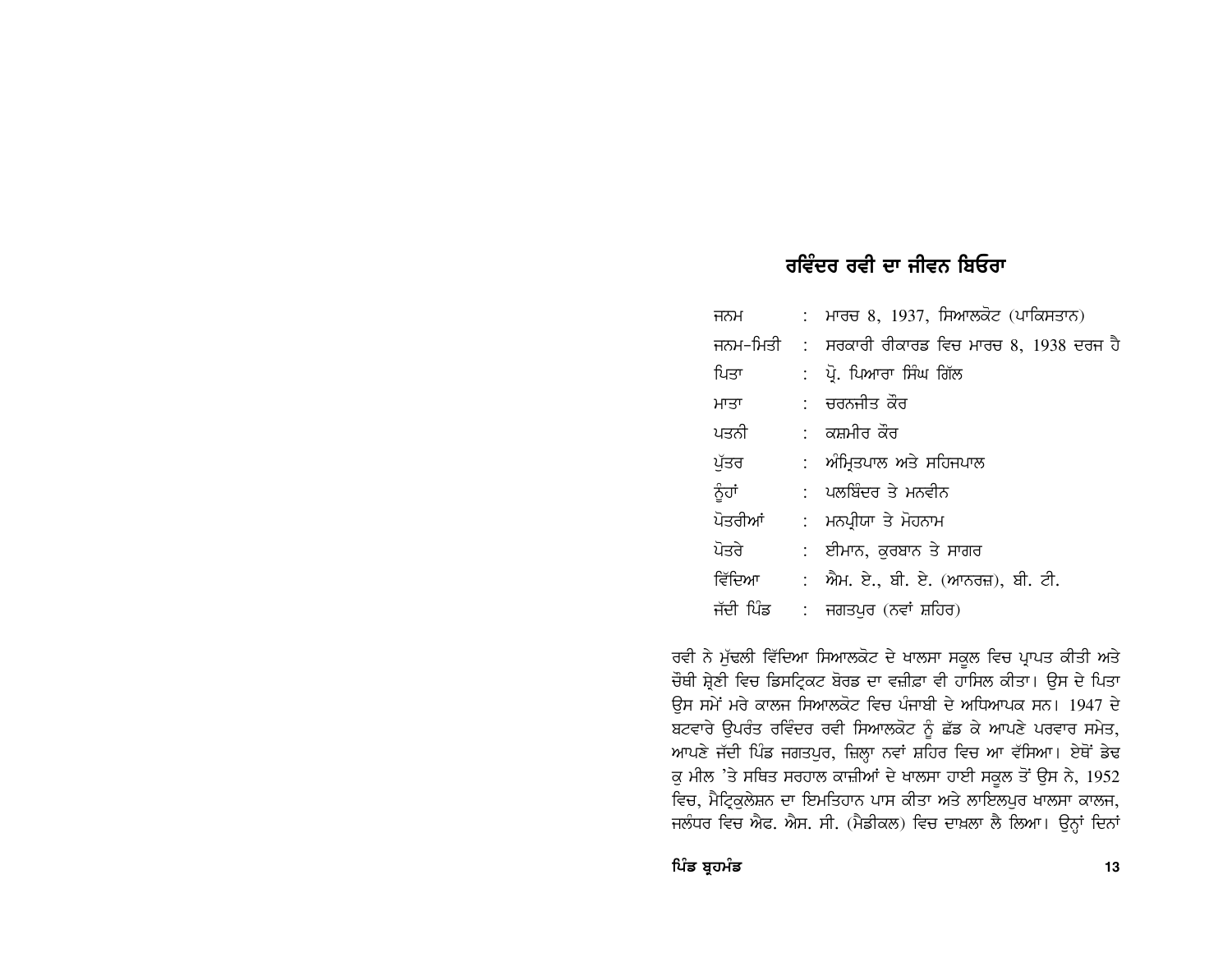ਵਿਚ ਉਸ ਦੇ ਪਿਤਾ ਪ੍ਰੋਫੈਸਰ ਪਿਆਰਾ ਸਿੰਘ ਗਿੱਲ, ਇਸ ਕਾਲਜ ਵਿਚ ਪੰਜਾਬੀ ਦੇ ਅਧਿਆਪਕ ਸਨ। ਉਨ੍ਹਾਂ ਦੀ ਇੱਛਾ ਸੀ ਕਿ ਰਵੀ ਐਮ. ਬੀ. ਬੀ. ਐਸ. ਕਰਕੇ ਡਾਕਟਰ ਬਣੇ। ਪਰ ਰਵੀ ਨੂੰ ਮੈਡੀਕਲ ਸਾਇੰਸ ਦੇ ਇਨ੍ਹਾਂ ਵਿਸ਼ਿਆਂ ਵਿਚ ਕੋਈ ਦਿਲਚਸਪੀ ਨਹੀਂ ਸੀ। ਐਫ. ਐਸ. ਸੀ. 'ਚੋਂ ਦੋ ਕ ਵਾਰ ਫੇਲ ਹੋ ਕੇ, 1955 ਵਿਚ ਉਸ ਨੇ ਜਲੰਧਰ ਦੇ ਦੋਆਬਾ ਖਾਲਸਾ ਹਾਈ ਸਕੂਲ ਵਿਚ ਜੇ. ਬੀ. ਟੀ. (ਜੂਨੀਅਰ ਬੇਸਿਕ ਟੀਚਰਜ਼ ਟ੍ਰੇਨਿੰਗ) ਵਿਚ ਦਾਖ਼ਲਾ ਲੈ ਲਿਆ। 14 ਮਈ, 1956 ਨੂੰ, ਜੇ. ਬੀ. ਟੀ. ਪਾਸ ਕਰਨ ਉਪਰੰਤ, ਉਹ ਆਪਣੇ ਜੱਦੀ ਪਿੰਡ ਜਗਤਪੁਰ ਦੇ ਸਕੂਲ ਵਿਚ ਅਧਿਆਪਕ ਲੱਗ ਗਿਆ। ਅਗਲੇ 8 ਕੁ ਸਾਲਾਂ ਵਿਚ ਏਥੇ ਪੜ੍ਹਾਉਂਦਿਆਂ ਹੀ ਉਸ ਨੇ ਗਿਆਨੀ, ਬੀ. ਏ., ਐਮ. ਏ. ਅਤੇ ਬੀ. ਟੀ. ਦੀਆਂ ਪ੍ਰੀਖਿਆਵਾਂ ਪਾਸ ਕੀਤੀਆਂ। ਇਸ ਉਪਰੰਤ 6 ਕੁ ਮਹੀਨੇ ਜਲੰਧਰ ਦੇ ਗੋਰਮੈਂਟ ਮਾਡਲ ਹਾਇਰ ਸੈਕੰਡਰੀ ਸਕੂਲ ਵਿਚ ਅਤੇ ਦੋ ਕੁ ਸਾਲ ਤਲਵਣ, ਜ਼ਿਲ੍ਹਾ ਜਲੰਧਰ ਦੇ ਗੌਰਮੈਂਟ ਹਾਇਰ ਸੈਕੰਡਰੀ ਸਕੂਲ ਵਿਚ ਉਸ ਨੇ ਅੰਗਰੇਜ਼ੀ ਅਤੇ ਪੰਜਾਬੀ ਦਾ ਅਧਿਆਪਨ ਕੀਤਾ।

ਇਸ ਤਰ੍ਹਾਂ ਰਵਿੰਦਰ ਰਵੀ ਪੰਜਾਬ ਦੇ ਸਰਕਾਰੀ ਸਕੂਲਾਂ ਵਿਚ ਲਗਭਗ ਦਸ ਸਾਲ ਅਧਿਆਪਨ ਉਪਰੰਤ ਜਨਵਰੀ 1967 ਵਿਚ ਕੀਨੀਆਂ ਚਲਾ ਗਿਆ। ਅਗਲੇ ਅੱਠ ਸਾਲ ਕੀਨੀਆਂ ਵਿਚ ਅਧਿਆਪਨ ਦੇ ਦੌਰਾਨ ਉਸ ਨੇ ਯੂਰਪ, ਉੱਤਰੀ ਅਮਰੀਕਾ, ਅਫ਼ਰੀਕਾ ਤੇ ਏਸ਼ੀਆ ਦੇ ਕਈ ਦੇਸ਼ਾਂ ਦਾ ਵਿਸ਼ਾਲ ਦੇਸ਼ਾਰਟਨ ਕੀਤਾ।

1974 ਦੇ ਅੰਤ ਵਿਚ ਉਹ ਮੱਧ ਪੂਰਬ, ਯੂਰਪ ਤੇ ਇੰਗਲੈਂਡ ਦੀ ਗਰਦੌਰੀ ਕਰਦਾ, ਪੱਕੇ ਤੌਰ 'ਤੇ ਕੈਨੇਡਾ ਆ ਗਿਆ। ਕੈਨੇਡਾ ਦੇ ਬ੍ਰਿਟਿਸ਼ ਕੋਲੰਬੀਆ (ਬੀ. ਸੀ.) ਪ੍ਰਾਂਤ ਦੇ ਵਿੱਦਿਅਕ ਮੰਤਰਾਲੇ ਤੋਂ ਉਸ ਨੇ 1975 ਵਿਚ ਪ੍ਰੋਫੈਸ਼ਨਲ ਟੀਚਿੰਗ ਸਰਟੀਫਿਕੇਟ ਪ੍ਰਾਪਤ ਕੀਤਾ ਤੇ ਬੀ. ਸੀ. ਕਾਲਜ ਆਫ ਟੀਚਰਜ਼ ਦਾ ਮੈਂਬਰ ਬਣ ਗਿਆ। ਬਾਅਦ ਵਿਚ ਉਸ ਨੇ ਸ਼ਿਕਾਰ ਖੇਡਣ (Hunting) ਦਾ ਡਿਪਲੋਮਾ ਵੀ ਪ੍ਰਾਪਤ ਕੀਤਾ।

ਏਥੇ ਸੈਕੰਡਰੀ ਸਕੂਲ ਵਿਚ ਅੰਗੇਰਜ਼ੀ ਤੇ ਸਮਾਜ-ਸ਼ਾਸਤਰ ਵਿਭਾਗ ਦੇ ਮੁਖੀ ਦੇ ਤੌਰ 'ਤੇ ਗਿਆਰਾਂ ਕੁ ਸਾਲ ਅੰਗਰੇਜ਼ੀ ਭਾਸ਼ਾ, ਅੰਗਰੇਜ਼ੀ ਸਾਹਿਤ, ਪੱਤਰਕਾਰੀ ਤੇ ਸਾਹਿਤ-ਰਚਨਾ ਪੜ੍ਹਾੳਣ ੳਪਰੰਤ ਡਿਸਟ੍ਰਿਕਟ ਰੀਸੋਰਸ ਸੈਂਟਰ ਦਾ ਕੋਆਰਡੀਨੇਟਰ ਬਣ ਕੇ ਉਹ ਖੋਜ-ਵਿੱਦਿਆ ਪੜ੍ਹਾਉਂਦਾ ਰਿਹਾ। ਸਤੰਬਰ, 1991 ਤੋਂ 30 ਜੂਨ, 2003 ਤਕ, ਉਸ ਨੇ ਨਿਸਗਾ ਟੀਚਰਜ਼ ਯੂਨੀਅਨ ਦੇ ਕੁਲਵਕਤੀ ਪ੍ਰਧਾਨ ਦੇ ਤੌਰ 'ਤੇ ਕੈਨੇਡਾ ਦੇ ਬ੍ਰਿਟਿਸ਼ ਕੋਲੰਬੀਆ ਪ੍ਰਾਂਤ ਵਿਚ ਅਧਿਆਪਕ ਰਾਜਨੀਤੀ ਅਤੇ ਟ੍ਰੇਡ ਯੂਨੀਅਨ ਮੁਵਮੈਂਟ ਵਿਚ ਸਰਗਰਮ ਹਿੱਸਾ ਲਿਆ ਤੇ ਆਪਣਾ ਯੋਗਦਾਨ ਪਾਇਆ। 1 ਜਲਾਈ, 2003 ਤੋਂ ਉਹ ਅਧਿਆਪਨ ਦੇ ਇਸ ਕਿੱਤੇ ਤੋਂ ਪੂਰਨ ਤੌਰ 'ਤੇ ਸੇਵਾ-ਮੁਕਤ ਹੋ ਕੇ ਕੁਲਵਕਤੀ ਲੇਖਕ ਬਣ ਗਿਆ।

ਰਵੀ ਸਭ ਤੋਂ ਪਹਿਲਾ ਪਰਵਾਸੀ ਲੇਖਕ ਹੈ, ਜਿਸ ਨੂੰ ਭਾਸ਼ਾ ਵਿਭਾਗ ਪੰਜਾਬ ਤੇ ਪੰਜਾਬ ਆਰਟਸ ਕੌਂਸਲ ਨੇ, 1980 ਵਿਚ ਸ਼੍ਰੋਮਣੀ ਸਾਹਿਤਕਾਰ ਦੇ ਪੁਰਸਕਾਰਾਂ ਨਾਲ ਸਨਮਾਨਿਆ। ਉਸਦੇ ਨਾਟਕ "ਅੱਧੀ ਰਾਤ ਦਪਹਿਰ" (1983) ਨੂੰ ਭਾਸ਼ਾ ਵਿਭਾਗ ਪੰਜਾਬ ਨੇ 'ਈਸ਼ਵਰ ਚੰਦਰ ਨੰਦਾ ਪਰਸਕਾਰ' ਨਾਲ ਸਨਮਾਨਤ ਕੀਤਾ। 1992 ਵਿਚ ਪੰਜਾਬੀ ਸਾਹਿਤ ਅਕਾਡਮੀ, ਲੁਧਿਆਣਾ ਨੇ ਕਰਤਾਰ ਸਿੰਘ ਧਾਲੀਵਾਲ ਪੁਰਸਕਾਰ ਨਾਲ, 1993 ਵਿਚ ਏਸ਼ੀਅਨ ਰਾਈਟਰਜ਼ ਐਸੋਸੀਏਸ਼ਨ (ਡੈਨਮਾਰਕ) ਨੇ ਬਾਬਾ ਬੁੱਲ੍ਹੇ ਸ਼ਾਹ ਪਰਸਕਾਰ ਨਾਲ ਤੇ 1994 ਵਿਚ ਪੰਜਾਬੀ ਸਾਹਿਤ ਸਭਾ ਕੈਲੇਫੋਰਨੀਆ (ਅਮਰੀਕਾ) ਨੇ ਸ਼ੋਮਣੀ ਸਾਹਿਤਕਾਰ ਪਰਸਕਾਰ ਨਾਲ ਸਨਮਾਨਿਆ। ਪੰਜਾਬੀ ਯੂਨੀਵਰਸਿਟੀ, ਪਟਿਆਲਾ ਨੇ 2000 ਵਿਚ ਪ੍ਰੋ. ਪੂਰਨ ਸਿੰਘ ਦਹਿਸਦੀ (ਮਿਲੇਨੀਅਮ) ਪਰਸਕਾਰ ਨਾਲ ਅਤੇ 2001 ਵਿਚ ਮਹਾਰਾਜਾ ਰਣਜੀਤ ਸਿੰਘ ਪਰਸਕਾਰ ਨਾਲ ਸਨਮਾਨਤ ਕੀਤਾ। ਜੂਨ, 2003 ਵਿਚ ਨਿਸਗਾ ਸਕੂਲ-ਜ਼ਿਲ੍ਹੇ ਦੇ ਸਕੂਲ ਬੋਰਡ ਨੇ ਅਤੇ ਜਨਵਰੀ, 2004 ਵਿਚ ਨਿਸਗਾ ਟੀਚਰਜ਼ ਯੂਨੀਅਨ ਨੇ ਉਸ ਦਾ ਵਿਸ਼ੇਸ਼ ਅਭਿਨੰਦਨ ਕੀਤਾ। 22 ਅਗਸਤ, 2004 ਨੂੰ ਵਿਸ਼ਵ ਪੰਜਾਬੀ ਸਾਹਿਤ ਅਕਾਡਮੀ, ਕੈਲੇਫੋਰਨੀਆਂ ਯੂ. ਐਸ. ਏ. ਨੇ ਤੇ 2005 ਵਿਚ ਇੰਡੋ ਕਨੇਡੀਅਨ ਕਲਚਰਲ ਐਸੋਸੀਏਸ਼ਨ (ਕੈਨੇਡਾ) ਨੇ ਰਵੀ ਨੂੰ ਸਮੱਚੀ ਸਾਹਿਤਿਕ ਦੇਣ ਲਈ ਸਨਮਾਨਿਆ।

22 ਜਨਵਰੀ, 2006 ਨੂੰ ਲਾਹੌਰ ਪਾਕਿਸਤਾਨ ਵਿਚ, ਰਵਿੰਦਰ ਰਵੀ ਨੂੰ "ਅਦਾਰਾ ਪੰਜਾਬੀ ਜ਼ਬਾਨ ਤੇ ਸਕਾਫ਼ਤ" ਨੇ "ਜੀਵਨ-ਕਾਲ-ਪ੍ਰਾਪਤੀ-ਪਰਸਕਾਰ" ਨਾਲ, "ਵਰਲਡ ਇਨਸਟੀਚਿੳਟ ਆਫ਼ ਪੰਜਾਬੀ ਲਿਟਰੇਚਰ ਐਂਡ ਹੈਰੀਟੇਜ" ਨੇ "ਤਮਗ਼ਾ-ਏ-ਹੁਸਨ-ਏ-ਕਾਰਕਰਦਗੀ'' ਨਾਲ, "ਐਸੋਸੀਏਸ਼ਨ ਆਫ਼ ਰਾਈਟਰਜ਼ ਐਂਡ ਆਰਟਿਸਟਸ" ਨੇ "ਗੋਲਡ ਮੈਡਲ" ਨਾਲ ਅਤੇ ਲਾਹੌਰ ਦੇ ਪੰਜਾਬੀ ਪੱਤਰਕਾਰਾਂ ਦੀ ਸੰਸਥਾ ਨੇ ''ਸ਼ਾਲ'' ਨਾਲ ਅਭਿਨੰਦਤ ਕੀਤਾ। ਇਸੇ ਸਾਲ ਭਾਰਤ ਵਿਚ ਕੇਂਦਰੀ ਪੰਜਾਬੀ ਲੇਖਕ ਸਭਾ (ਰਜਿ:) ਤੇ ਪੰਜਾਬੀ ਲੇਖਕ ਸਭਾ, ਜਗਤਪੁਰ (ਰਜਿ:) ਨੇ ਵੀ ਉਸ ਦਾ ਉਚੇਚਾ ਸਨਮਾਨ ਕੀਤਾ। ਸਾਲ 2006 ਵਿਚ ਹੀ ਖਾਲਸਾ ਦੀਵਾਨ ਸੋਸਾਇਟੀ, ਵੈਨਕਵਰ (ਕੈਨੇਡਾ) ਨੇ ਆਪਣੇ ਸੌ ਸਾਲਾ ਯਾਦਗਾਰੀ ਦਿਵਸ ਦੇ ਸਮਾਗਮ ਸਮੇਂ ਰਵੀ ਨੂੰ ਉਸਦੀਆਂ ਸਮੁੱਚੀਆਂ ਸਾਹਿਤਿਕ ਪ੍ਰਾਪਤੀਆਂ ਲਈ "ਵਿਲੱਖਣ-ਪ੍ਰਾਪਤੀ-ਪੁਰਸਕਾਰ" ਨਾਲ ਸਨਮਾਨਤ ਕੀਤਾ। 2007 ਵਿਚ ਵੀ ਉਸਨੂੰ ਪੰਜਾਬੀ ਅਕਾਦਮੀ, ਲਿਸਟਰ (ਇੰਗਲੈਂਡ), ਸਿਪਸਾ ਤੇ ਅਦਾਰਾ ਵੀਯਨਜ਼ ਆਫ਼ ਪੰਜਾਬ ਟੀ.ਵੀ., ਟਰਾਂਟੋ, ਕੈਨੇਡਾ ਨੇ ਸਨਮਾਨਤ ਕੀਤਾ। 2008 ਵਿਚ ਕੈਨੇਡਾ ਦੇ 'ਪਰਵਾਸੀ ਮੀਡੀਆ ਗਰੱਪ' ਨੇ ਉਸ ਨੂੰ "ਸਰਬ-ਸ੍ਰੇਸ਼ਟ ਸਾਹਿਤਕਾਰ ਪੁਰਸਕਾਰ" ਭੇਟ ਕੀਤਾ। 2011 ਵਿਚ ਜੇ ਪੰਜਾਬੀ ਨਾਟਕ ਅਕਾਦਮੀ (ਲੁਧਿਆਣਾ, ਭਾਰਤ) ਨੇ ਰਵਿੰਦਰ ਰਵੀ ਨੂੰ "ਨਾਟ ਸ਼੍ਰੋਮਣੀ" ਪੁਰਸਕਾਰ ਨਾਲ ਸਨਮਾਨਣ ਦੀ ਘੋਸ਼ਨਾ ਕੀਤੀ ਤਾਂ "ਯੂਨੀਵਰਸਿਟੀ ਆਫ਼ ਬ੍ਰਿਟਿਸ਼